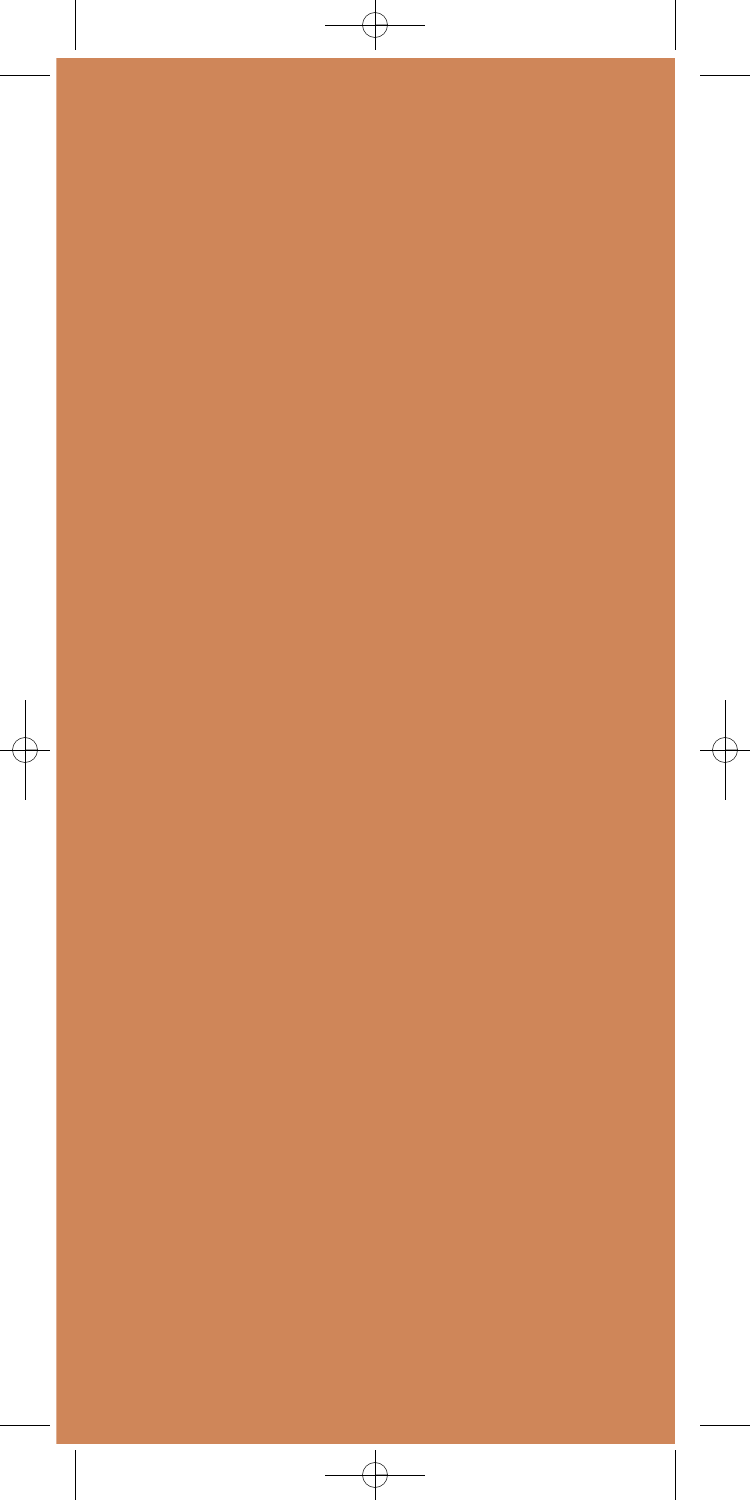f a tax deduction is an important consideration **for you when donating a vehicle** to a charity, you should check out the charity; check the value of your vehicle; and see what your responsibilities are as a donor.

Through this Publication 4303, the Internal Revenue Service (IRS) and state charity officials provide general guidelines for individuals who donate their vehicles.

A companion brochure, Publication 4302, *A Charity's Guide to Vehicle Donations*, provides guidelines for charities that receive donated vehicles. **Note:** This publication is not intended as a guide for corporate donors.

# **Selecting a Charity**

If you are eligible to deduct charitable contributions for federal income tax purposes (see **Qualifying for a Tax Deduction** later) and you want to claim a deduction for donating your vehicle to charity, then you should make certain that the charity is a qualified organization. Otherwise, your donation will not be tax deductible. The most common types of qualified organizations are section  $501(c)(3)$  organizations, such as charitable, educational, or religious organizations. This publication refers to section  $501(c)(3)$  organizations generally as "charities."

To verify that an organization is a charity qualified to receive tax-deductible contributions, see IRS Publication 78, *Cumulative List of Organizations,* an annual list of most charities. Publication 78 is available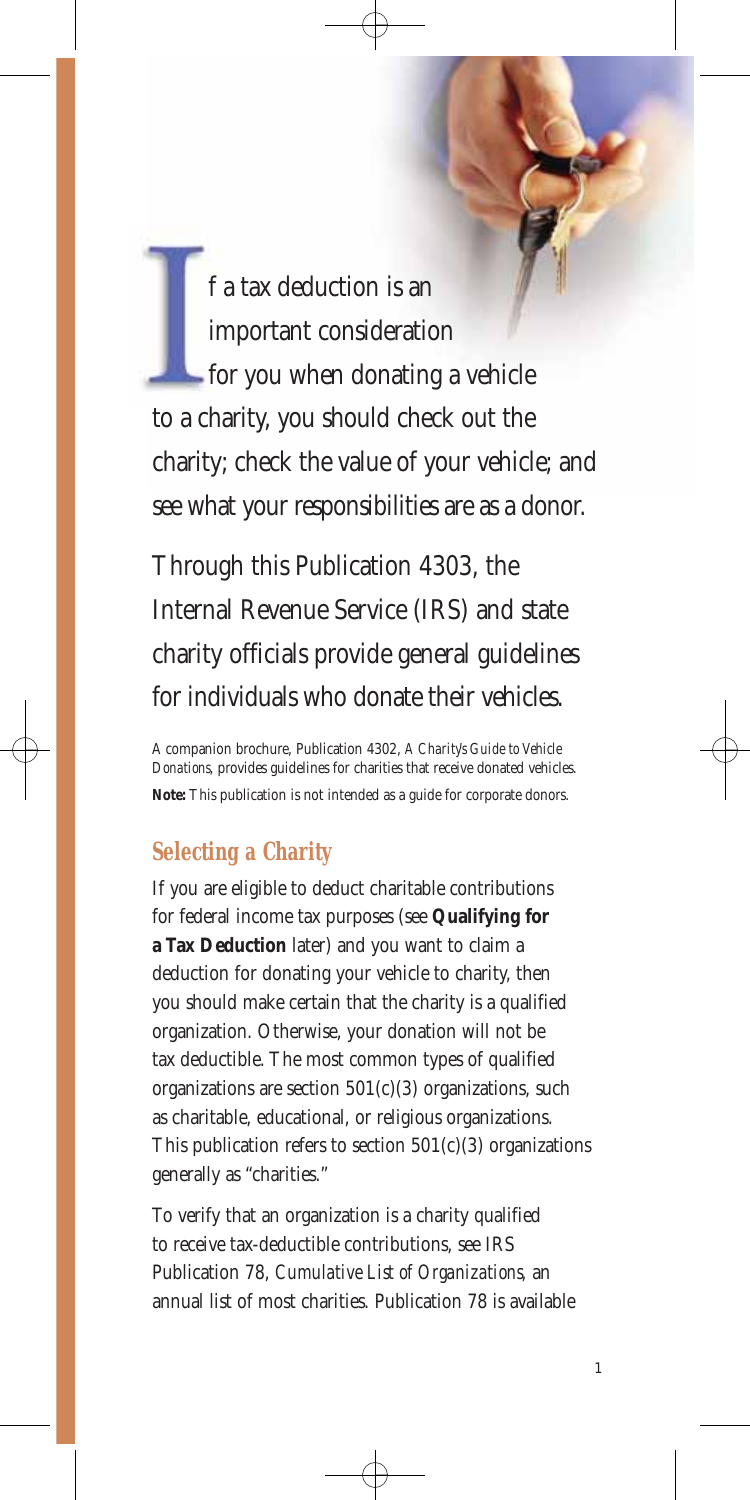online at www.irs.gov/eo (under the **Search for Charities**  topic) and at many public libraries. You may also verify an organization's status by calling the IRS Customer Account Services division for Tax Exempt and Government Entities at (877) 829-5500 (toll-free). Be sure to have the charity's correct name. It is also helpful to know the charity's address.

Not all qualified organizations are listed in Publication 78. For example, churches, synagogues, temples, and mosques are not required to apply to the IRS for recognition of exemption in order to be qualified organizations and are frequently not listed. If you have questions, call Customer Account Services at the above number.

If you want to learn more about a charity before donating your vehicle, use the resources listed under **Assistance Through the Charity, Through State Officials, and Through the IRS** at the end of this publication.

# **Qualifying for a Tax Deduction**

You can deduct contributions to charity only if you itemize deductions on your Schedule A of Form 1040.

You must take into account certain limitations on charitable contribution deductions. For example, your deduction cannot exceed 50% of your adjusted gross income. Other limitations may apply. Publication 526, *Charitable Contributions*, provides detailed information on claiming deductions and the deduction limits. It also describes the types of organizations that are qualified to receive taxdeductible contributions. Publication 526 is available online at www.irs.gov or by calling (800) 829-3676 (toll-free).

# **Determining the Amount You Can Deduct**

The following rules on deductibility apply to donations of qualified vehicles. A qualified vehicle is any motor vehicle manufactured primarily for use on public streets, roads, and highways; a boat; or an airplane. However, a vehicle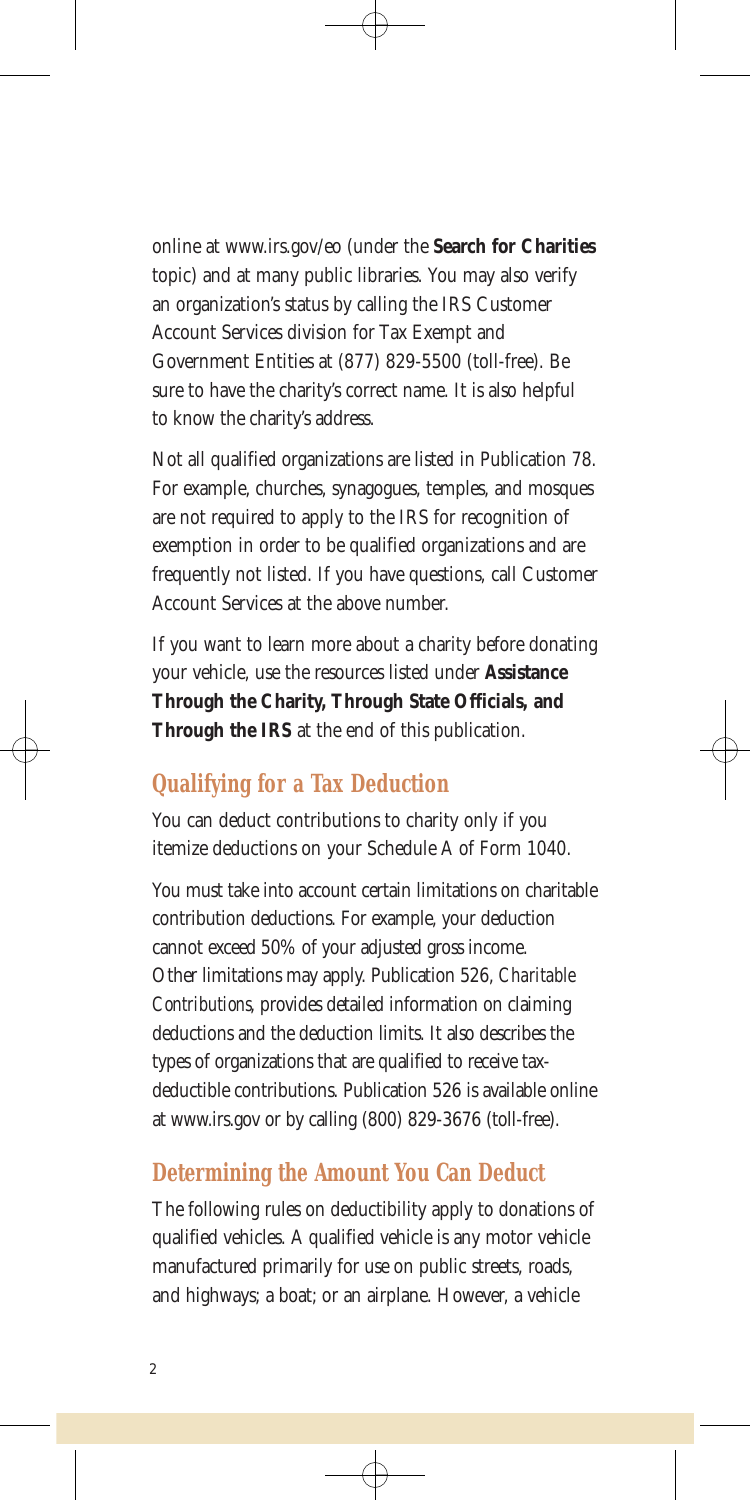held by you primarily for sale to customers, such as inventory of a vehicle dealer, is not a qualified vehicle. If you donated a non-qualified vehicle, see Publication 526 for the rules and limits that apply to property donations.

Generally, the amount you may deduct for a vehicle contribution depends upon what the charity does with the vehicle as reported in the written acknowledgment you receive from the charity. Charities typically sell the vehicles that are donated to them. If the charity sells the vehicle, generally your deduction is limited to the gross proceeds from the sale. However, there are certain exceptions, described below.

## **WRITTEN ACKNOWLEDGMENT FOR VEHICLE CONTRIBUTION DEDUCTION OF MORE THAN \$500 –**

What the written acknowledgment must contain depends upon what the charity does with the vehicle. However, all acknowledgments must contain the following information:

- your name and taxpayer identification number,
- the vehicle identification number.
- the date of the contribution, and one of the following:
	- a statement that no goods or services were provided by the charity in return for the donation, if that was the case,
	- a description and good faith estimate of the value of goods or services, if any, that the charity provided in return for the donation, or

■ a statement that goods or services provided by the charity consisted entirely of intangible religious benefits, if that was the case.

**Note:** If the acknowledgment does not contain all required information, the deduction may not exceed \$500.

**Gross Proceeds Limit Applies –** Generally, if the charity sells your vehicle, your deduction is limited to the gross proceeds the charity receives from its sale. In addition to the information indicated above, the contemporaneous written acknowledgment must contain: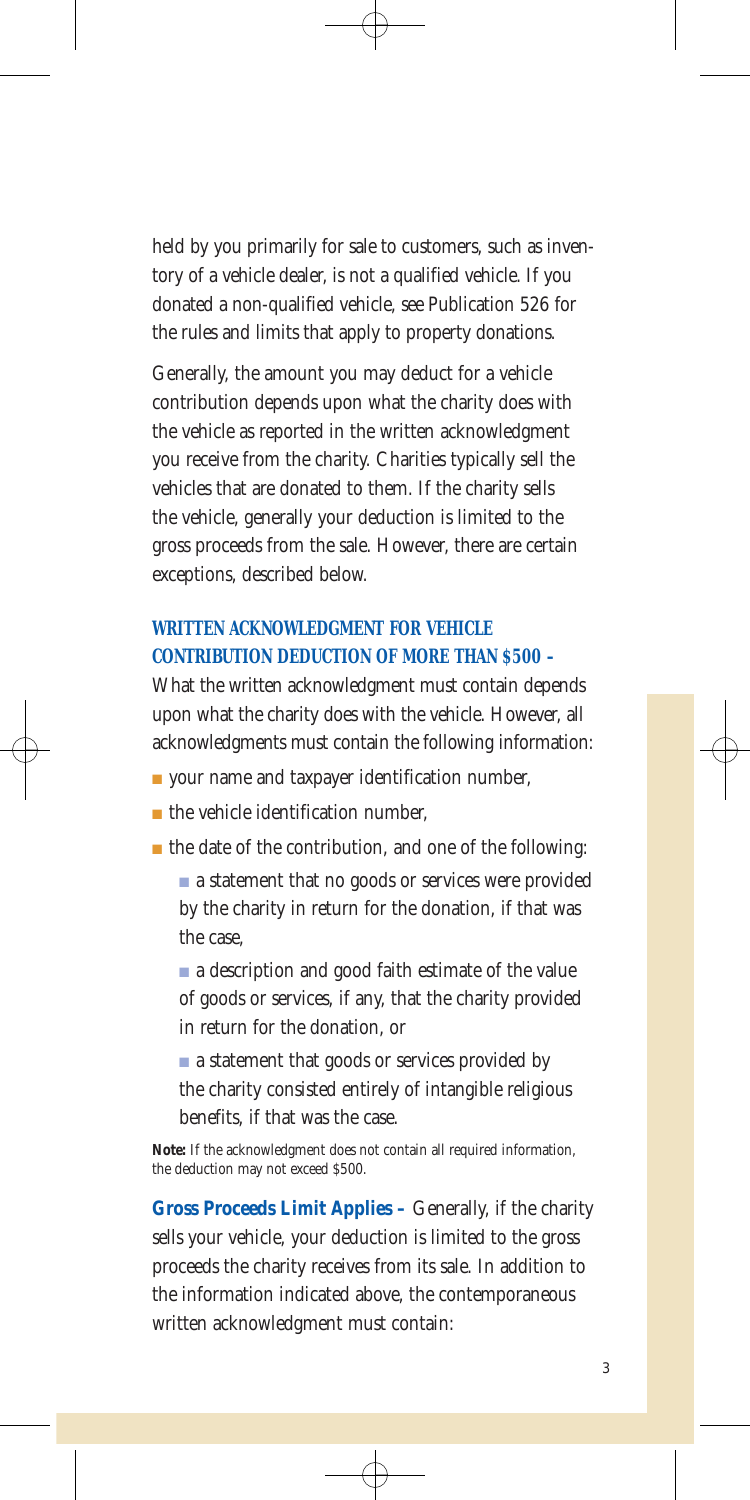$\blacksquare$  a statement certifying that the vehicle was sold in an arm's length transaction between unrelated parties,

■ the date the vehicle was sold,

■ the gross proceeds received from the sale, and

■ a statement that your deduction may not exceed the gross proceeds from the sale.

**Exceptions to Gross Proceeds Limit – Generally, if one** of the following applies, you may be eligible to deduct your vehicle's fair market value on the date you donated it.  $\blacksquare$  The acknowledgment contains a statement certifying that the charity intends to make a significant intervening use of the vehicle, a detailed description of the intended use, the duration of that use, and a certification that the vehicle will not be sold before completion of the use.

■ The acknowledgment contains a statement certifying that the charity intends to make a material improvement to the vehicle, a detailed description of the intended material improvement and a certification that the vehicle will not be sold before completion of the improvement.

■ The acknowledgment contains a statement certifying that the charity intends to give or sell the vehicle to a needy individual at a price significantly below fair market value and that the gift or sale is in direct furtherance of the charity's charitable purpose of relieving the poor and distressed or the underprivileged who are in need of a means of transportation. This exception will not apply if the charity merely applies the proceeds from the sale of the vehicle to a needy individual for any charitable purpose.

 $\blacksquare$  A special rule applies if the acknowledgment indicates that the donated vehicle sold for \$500 or less. In this case, you may claim a deduction for the lesser of the vehicle's fair market value on the date of the contribution, or \$500, provided you get a written acknowledgment from the charity that complies with the requirements described under **Written Acknowledgment For a Vehicle Contribution Deduction of \$500 or Less.**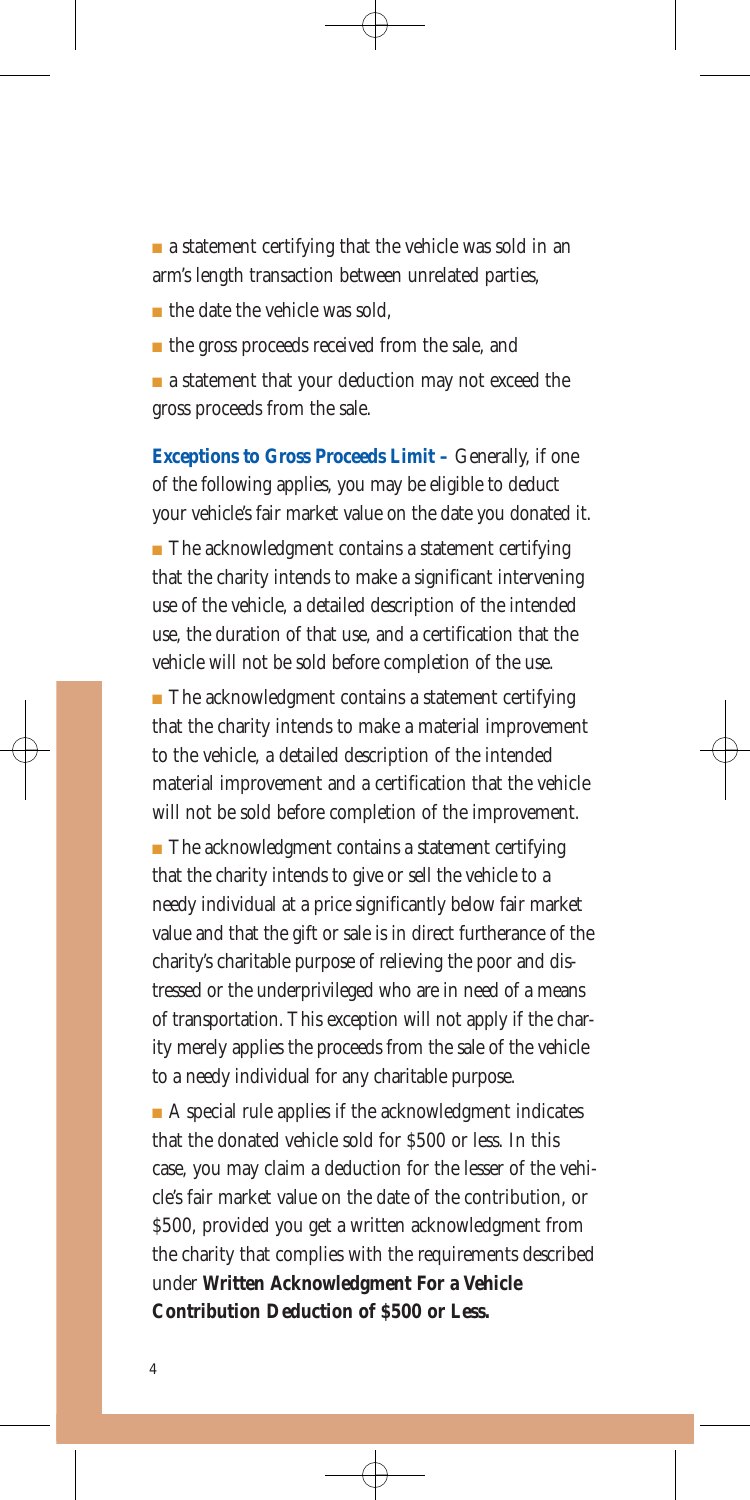**Example 1:** *On April 1, 2007, you donated your car to the local food bank. When you donated the car, you had determined that the fair market value was \$4,300. On November 10, 2005, the charity sold your car (to someone other than a needy individual), without any significant intervening use or material improvement, and received gross proceeds of \$3,700. Your deduction may not exceed \$3,700.* 

**Example 2:** *The charity certifies in an acknowledgment that it will make significant intervening use of the vehicle by using it daily for at least a year to deliver food to needy individuals. Your deduction may not exceed the fair market value of your car, \$4,300.* 

**Example 3:** *The facts are the same as in Example 1 except the charity only received gross proceeds of \$400 from the sale. Your deduction may not exceed \$500.* 

**Time and Manner of Providing Acknowledgment –**  You must obtain the written acknowledgment from the charity within 30 days from the date of the vehicle's sale, or if an exception applies, within 30 days of the date of the donation.

The charity may use Form 1098-C, *Contributions of Motor Vehicles, Boats, and Airplanes,* as acknowledgment or provide its own statement containing the information described above. Be sure to attach the acknowledgment and Form 8283, *Noncash Charitable Contributions* (see below), to your return.

#### **WRITTEN ACKNOWLEDGMENT FOR A VEHICLE CONTRIBUTION DEDUCTION OF \$500 OR LESS –**

If you are claiming at least \$250 but not more than \$500 as the value of your vehicle, the acknowledgment must include the name of the charity, a description (but not value) of your vehicle, and one of the following: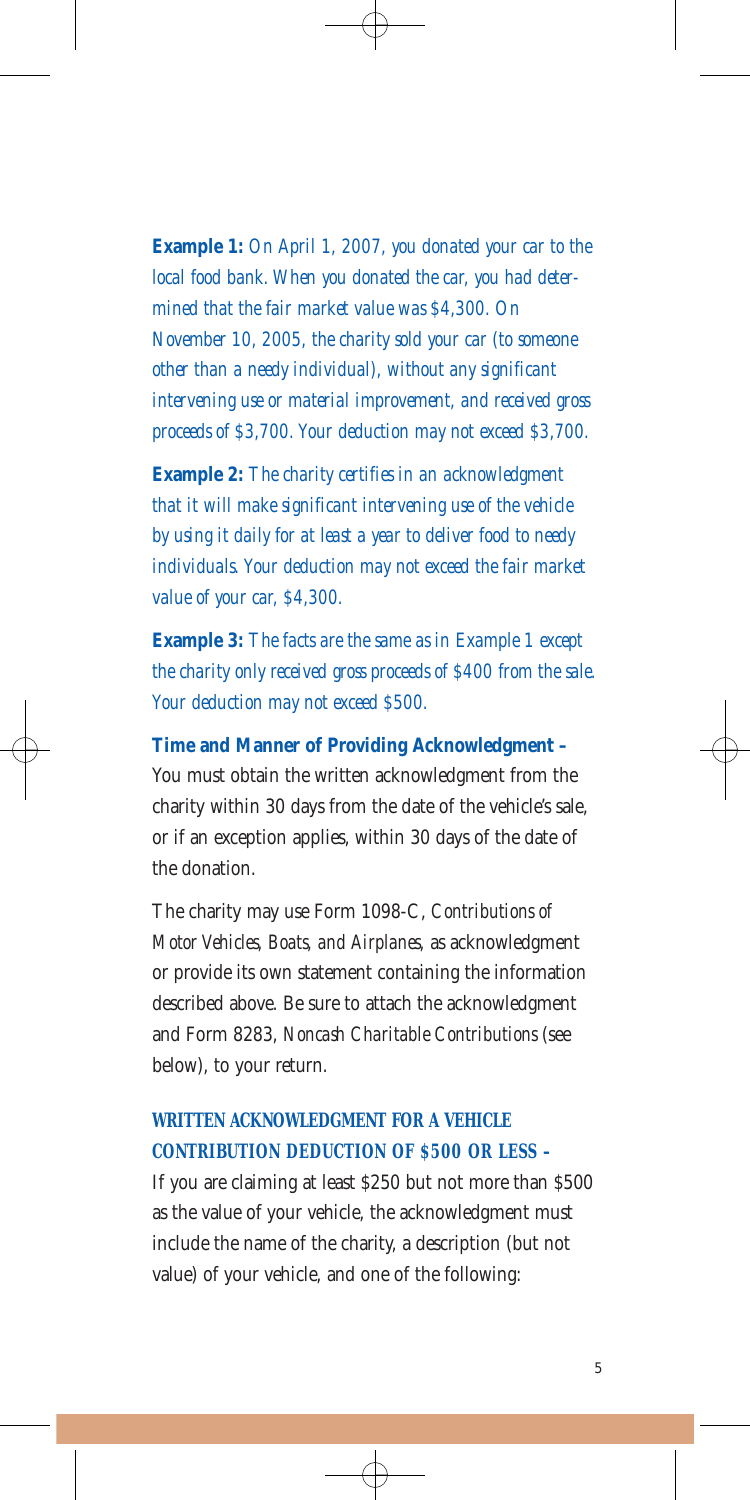■ a statement that no goods or services were provided by the charity in return for the donation, if that was the case, ■ a description and good faith estimate of the value of

goods or services, if any, that the charity provided in return for the donation, or

■ a statement that goods or services provided by the charity consisted entirely of intangible religious benefits, if that was the case.

**Time and Manner of Providing Acknowledgment –**  You must obtain the written acknowledgment on or before the earlier of the date you file your return for the year you donated the vehicle, or the due date, including extensions, for filing the return. A charity can provide you with a paper copy of the acknowledgment, or it can provide the acknowledgment electronically, such as via an email addressed to you. Do not attach the acknowledgment to your income tax return; instead, retain it with your records to substantiate your donation.

#### **DETERMINING THE FAIR MARKET VALUE OF**

**YOUR VEHICLE –** If an exception to the gross proceeds limit applies to your deduction or if you are claiming a deduction of \$500 or less, you will need to determine your vehicle's fair market value as of the date of the contribution. Generally, fair market value is the price a willing buyer would pay and a willing seller would accept for the vehicle, when neither party is compelled to buy or sell, and both parties have reasonable knowledge of the relevant facts.

If you use a vehicle pricing guide to determine fair market value, be sure that the sales price listed is for a vehicle that is the same make, model, and year, sold in the same condition, and with the same or substantially similar options or accessories, as your vehicle. Moreover, the fair market value of a vehicle cannot exceed the price listed for a private-party sale.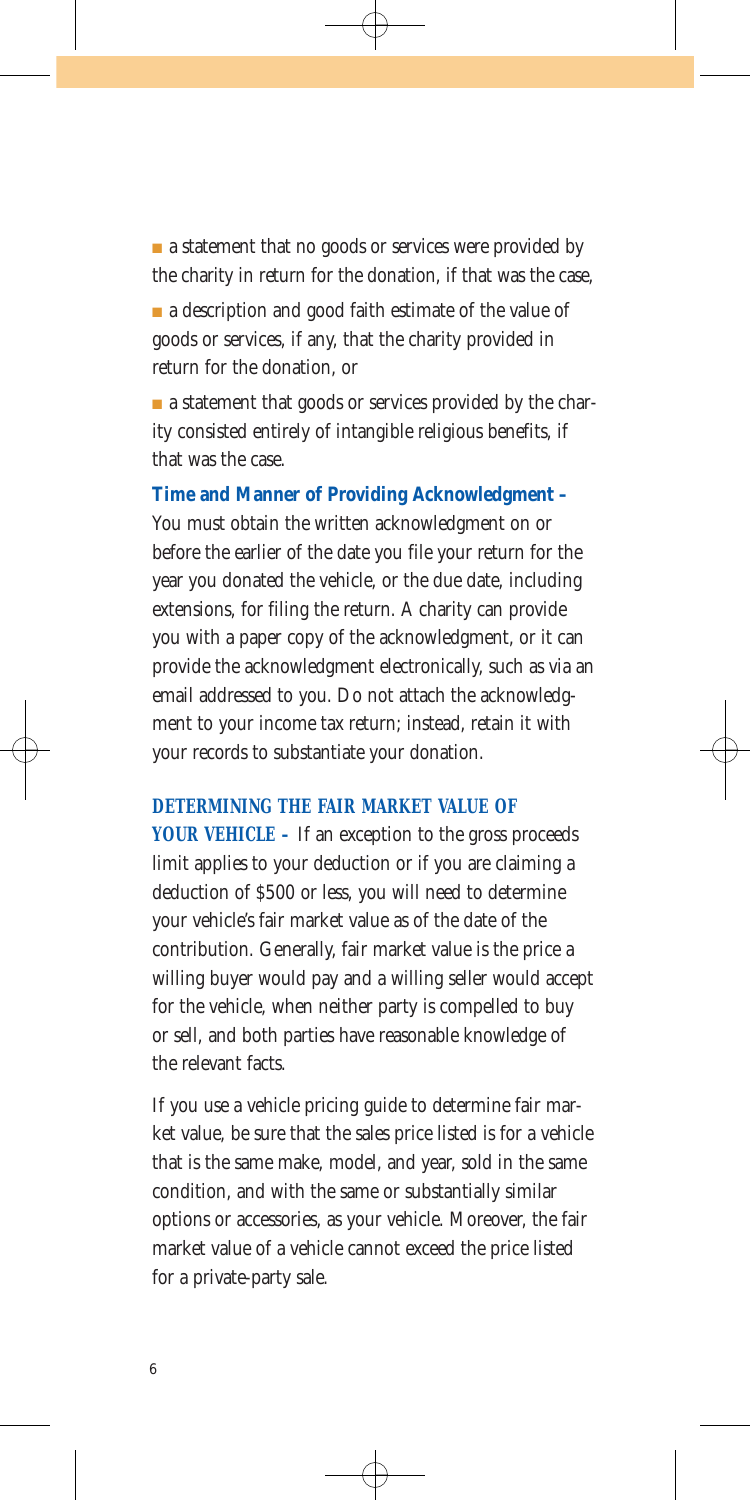**Example:** *You donate your car to a local charity that provides you with an acknowledgment certifying that it intends to make a significant intervening use of the car. Your credit union representative told you that the price listed for a private-party sale in a vehicle pricing guide could be as high as \$1,600. However, your car needs extensive repairs, and after some checking, you find that you could only sell your car for \$750. \$750 is the fair market value of the car.* 

For more information on determining the value of your vehicle, see Publication 561, *Determining the Value of Donated Property.* 

## **Recordkeeping and Filing Requirements**

You must attach to your return the written acknowledgment received from the charity if you are deducting more than \$500. Depending on the amount you are claiming as a charitable contribution deduction, you may need to get and keep certain records and file an additional form or statement to substantiate your charitable contributions. See the chart **Recordkeeping and Filing Requirements** that follows.

**FORM 8283, NONCASH CHARITABLE CONTRIBUTIONS –**  If the deduction you are claiming for a donated vehicle is greater than \$500, but not more than \$5,000, you must complete Section A of Form 8283 and attach it to your Form 1040.

If the deduction you are claiming is greater than \$5,000, you must complete Section B of Form 8283, which must include the signature of an authorized official of the charity, and attach it to your return. In addition, if the deduction is over \$5,000 and not limited to the gross proceeds from the sale of your vehicle, you must get a written appraisal of your vehicle (see **Written Appraisal** below).

**WRITTEN APPRAISAL –** Your written appraisal must be from a qualified appraiser. See Publication 561,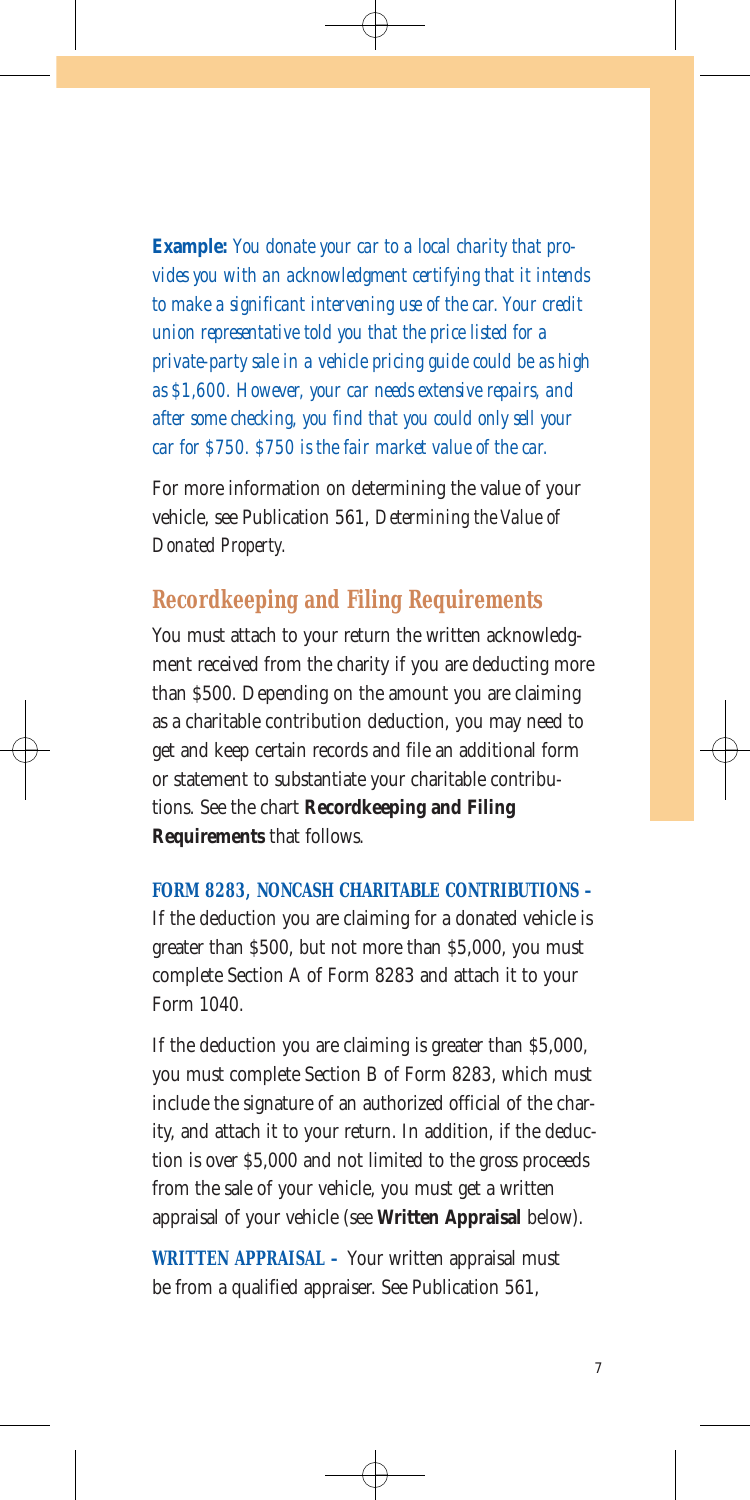*Determining the Value of Donated Property.* The appraisal must be made no more than 60 days before you donate the vehicle. You must receive the appraisal before the due date (including extensions) of the return on which you first claim a deduction for the vehicle. For a deduction first claimed on an amended return, the appraisal must be received before the date the amended return is filed. When you file your income tax return (Form 1040 or Form 1040X), you will need to complete Section B of Form 8283, and attach it to your return.

If Section B is required and the charity sells or otherwise disposes of a vehicle within three years after the date of receipt, the charity must file Form 8282, *Donee Information Return,* with the IRS. On Form 8282, the charity reports information identifying the donor and itself, and the amount it received upon sale or other disposition of the vehicle. The charity must provide you with a copy of the form.

The chart, right, lists recordkeeping and filing requirements, based on the amount you claim as a deduction.

#### **Definitions**

Below are definitions of material improvement and significant intervening use as they apply to vehicle donations.

■ **Material improvement** includes a major repair or improvement that results in a significant increase in the vehicle's value. Cleaning, minor repairs, and routine maintenance are not material improvements. In addition, a material improvement to the vehicle will not qualify if the donor funded the improvement by giving the charity an additional payment.

■ **Significant intervening use** means that a charity must actually use the vehicle to substantially further its regularly conducted activities, and the use must be considerable. There is no significant intervening use if the charity's use is incidental or not intended at the time of the donation.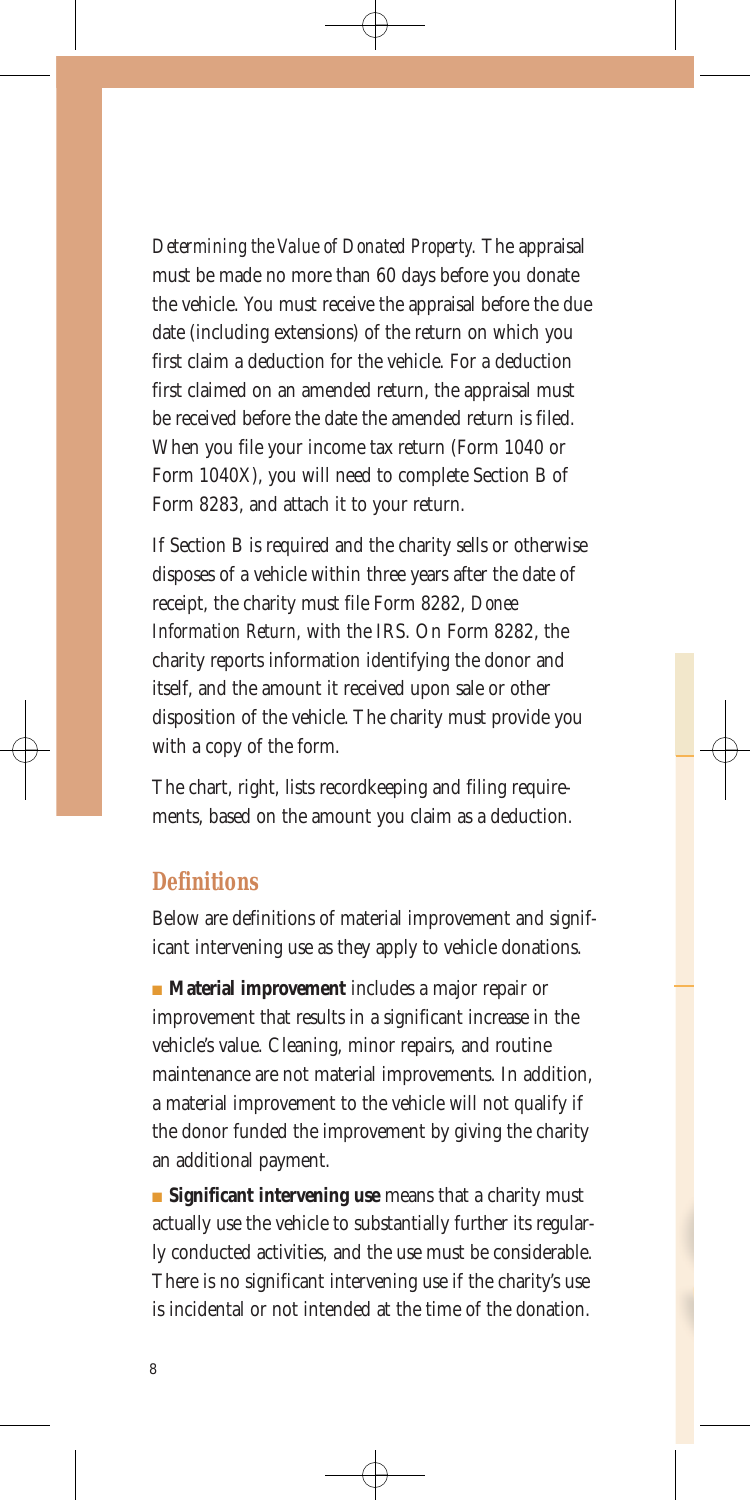#### **State Law Rules on Liability – Vehicle Title**

Generally, state charity officials recommend that the donor take responsibility for transfer of title to ensure termination of liability for the vehicle. In most states, this involves filing a form with the state motor vehicle department which states that the vehicle has been donated. Before donating the vehicle, you should remove the license plates, unless state law requires otherwise. This may help you avoid any liability problems after the vehicle is transferred.

| <b>REQUIREMENT</b>                                                        | <b>DEDUCTIONS</b><br><b>OF LESS</b><br><b>THAN \$250</b> | <b>DEDUCTIONS</b><br><b>OF \$250 OR</b><br><b>MORE, BUT</b><br><b>NOT MORE</b><br><b>THAN \$500</b> | <b>DEDUCTIONS</b><br><b>GREATER THAN</b><br>\$500, BUT NOT<br><b>MORE THAN</b><br>\$5,000 | <b>DEDUCTIONS</b><br><b>GREATER</b><br><b>THAN</b><br>\$5,000 |
|---------------------------------------------------------------------------|----------------------------------------------------------|-----------------------------------------------------------------------------------------------------|-------------------------------------------------------------------------------------------|---------------------------------------------------------------|
| <b>Recordkeeping</b><br><b>Requirements</b>                               |                                                          |                                                                                                     |                                                                                           |                                                               |
| $n$ name/address<br>of charity                                            | $\mathbf x$                                              | X                                                                                                   | X                                                                                         | X                                                             |
| $\blacksquare$ date of donation                                           | $\overline{\mathbf{x}}$                                  | $\mathbf{x}$                                                                                        | $\mathbf{x}$                                                                              | $\mathbf x$                                                   |
| place where you<br>donated vehicle                                        | X                                                        | $\mathbf{x}$                                                                                        | $\mathbf{x}$                                                                              | X                                                             |
| <b>description of vehicle</b>                                             | X                                                        | X                                                                                                   | X                                                                                         | X                                                             |
| $\blacksquare$ contemporaneous<br>written acknowledgment<br>from charity* |                                                          | X                                                                                                   | X                                                                                         | X                                                             |
| <b>Filing Requirements</b>                                                |                                                          |                                                                                                     |                                                                                           |                                                               |
| $written$<br>acknowledgment*                                              |                                                          |                                                                                                     | X                                                                                         | X                                                             |
| Form 8283, Section A                                                      |                                                          |                                                                                                     | X                                                                                         |                                                               |
| Form 8283, Section B                                                      |                                                          |                                                                                                     |                                                                                           | X                                                             |
| written appraisal- if<br>deduction is not limited<br>to gross proceeds    |                                                          |                                                                                                     |                                                                                           | X                                                             |

9

#### **RECORDKEEPING AND FILING REQUIREMENTS**

**\*For information on what the acknowledgment must contain,**  see Determining the Amount You Can Deduct, above.<br> **See Determining the Amount You Can Deduct, above.**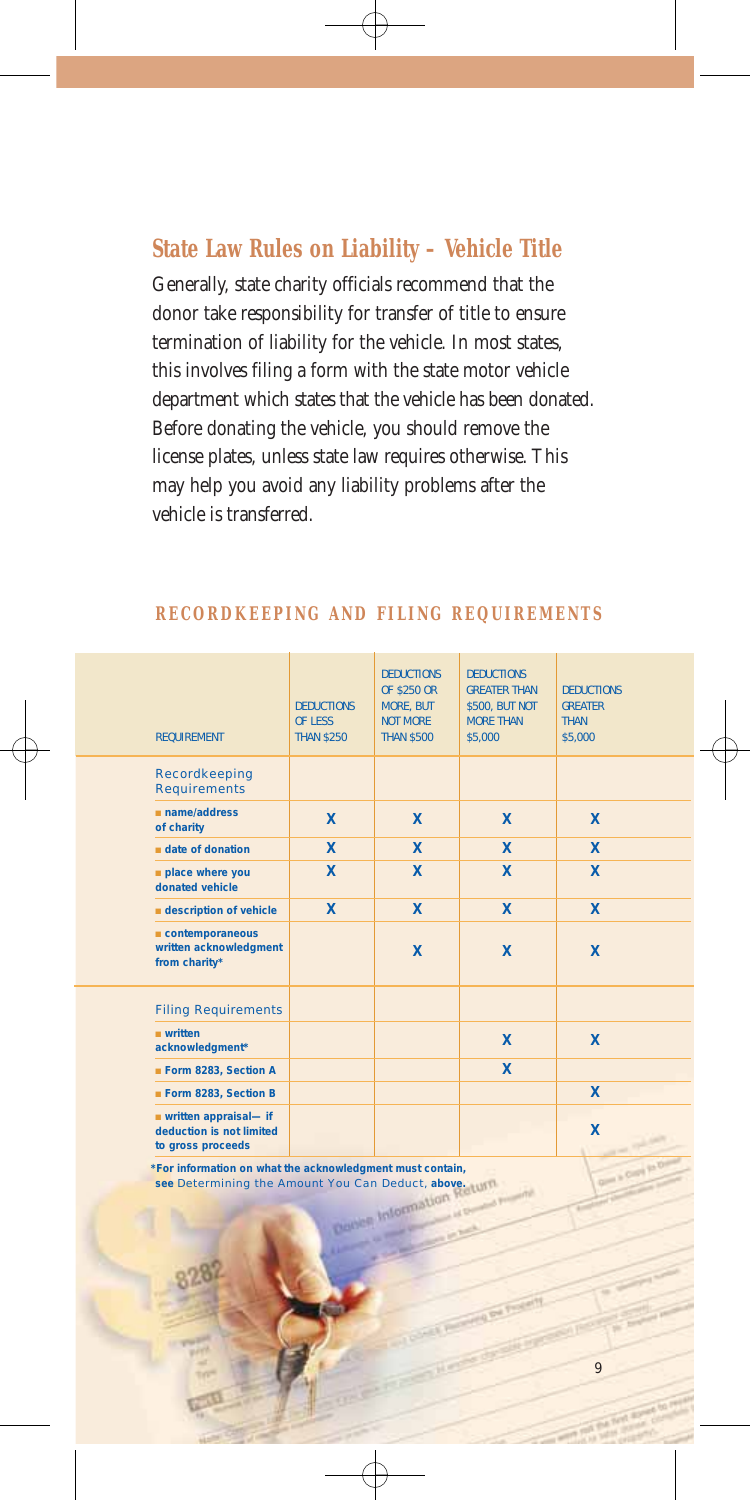### **Assistance Through the Charity, Through State Officials, and Through the IRS**

**CHARITY ASSISTANCE –** A charity must make available for public inspection its application for tax exemption, its determination letter, and its most recent annual information returns (Forms 990). A charity also must provide copies of these documents upon request (unless it makes the documents widely available). A charity may not charge you for inspecting the documents, but it may charge a reasonable fee for copying and mailing the documents.

Note: Certain charities, including churches, synagogues, and mosques, are not required to file exemption applications and annual information returns.

**STATE CHARITY OFFICIAL ASSISTANCE –** Many states require charities that solicit contributions to register and file certain documents with a state charity regulator, such as the state attorney general or the secretary of state. Most charities must file in their state of incorporation and in other states where they have activities. Many of the state charity officials provide useful information about charities and fundraisers on Web sites and in brochures and publications.

A listing of state charity offices is available through the National Association of State Charity Officials at www.nasconet.org. A listing of state attorneys general is available through the National Association of Attorneys General at www.naag.org.

Contact your state charity official if you have a concern or complaint that a charity or fundraiser is not complying with state laws.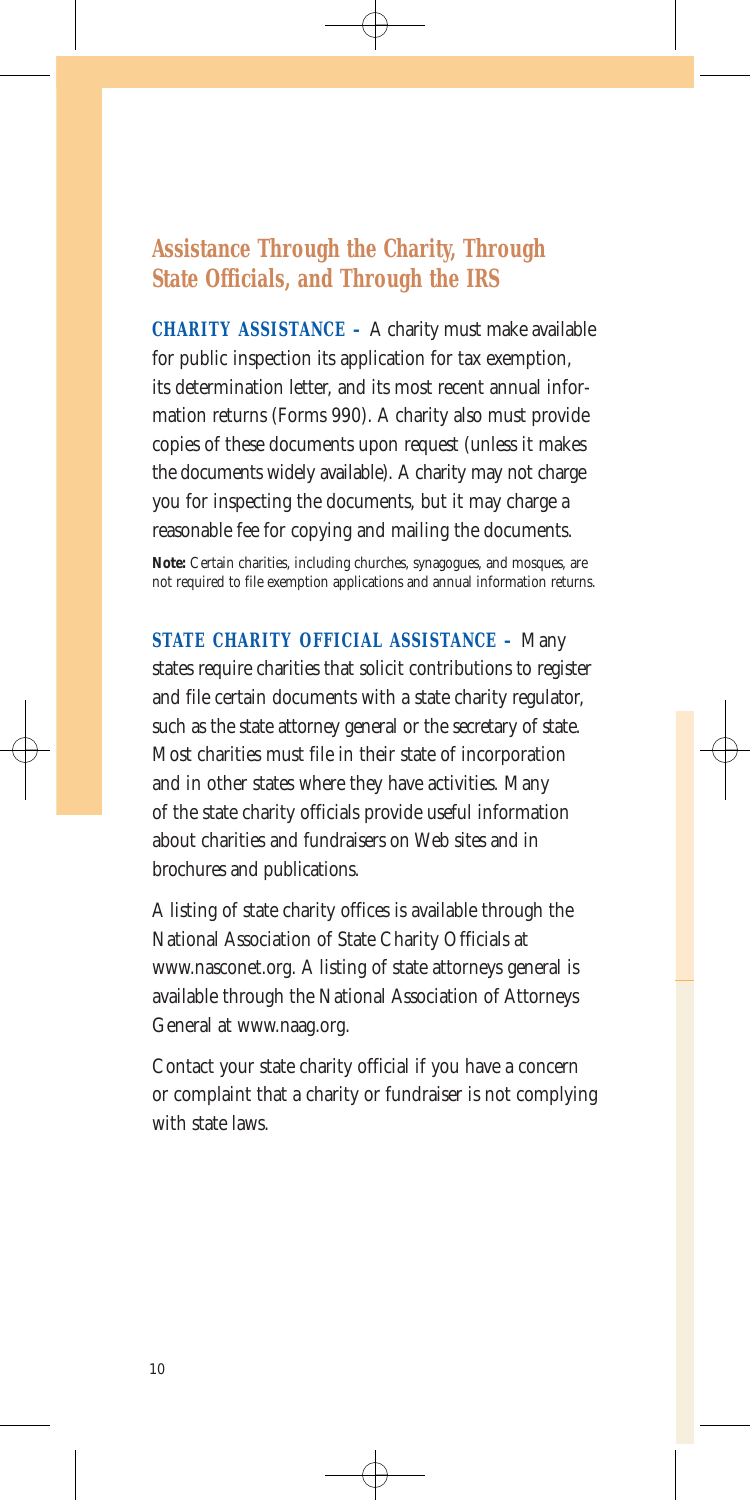**IRS ASSISTANCE –** The IRS can answer your tax questions and can provide tax forms, publications, and other reading materials for further assistance. IRS materials are accessible through the Internet at www.irs.gov, through telephone ordering at (800) 829-3676, and at IRS walk-in offices in many areas across the country. The IRS also must make available the charity's application for tax exemption, determination letter, and Form 990.

If you have a concern or complaint about a charity, write to: IRS Examination Division Attn: T:EO:E, MC 4910 DAL 1100 Commerce Street Dallas, TX 75242

#### **SPECIALIZED ASSISTANCE ON TAX-EXEMPT ORGANIZATIONS THROUGH THE EXEMPT ORGANIZATIONS (EO) DIVISION OF THE IRS:**

**Customer**  P.O. Box 2508 **Account Services Cincinnati**, OH 45201 **(877) 829-5500 (toll-free)** 

**www.irs.gov/eo Internal Revenue Service** TE/GE

IRS tax forms and publications useful to donors are available on the EO Web site above and through the IRS services noted under **General IRS Assistance** on the back panel.

**Form 1040,** *U.S. Individual Income Tax Return*  **Form 1040, Schedule A,** *Itemized Deductions*  **Form 1098-C,** *Contributions of Motor Vehicles, Boats, and Airplanes*  **Form 8282,** *Donee Information Return*  **Form 8283,** *Noncash Charitable Contributions*  **Publication 526,** *Charitable Contributions*  **Publication 557,** *Tax-Exempt Status for Your Organization*  **Publication 561,** *Determining the Value of Donated Property*  **Publication 1771,** *Charitable Contributions – Substantiation and Disclosure Requirements*  **Publication 4302,** *A Charity's Guide to Vehicle Donations*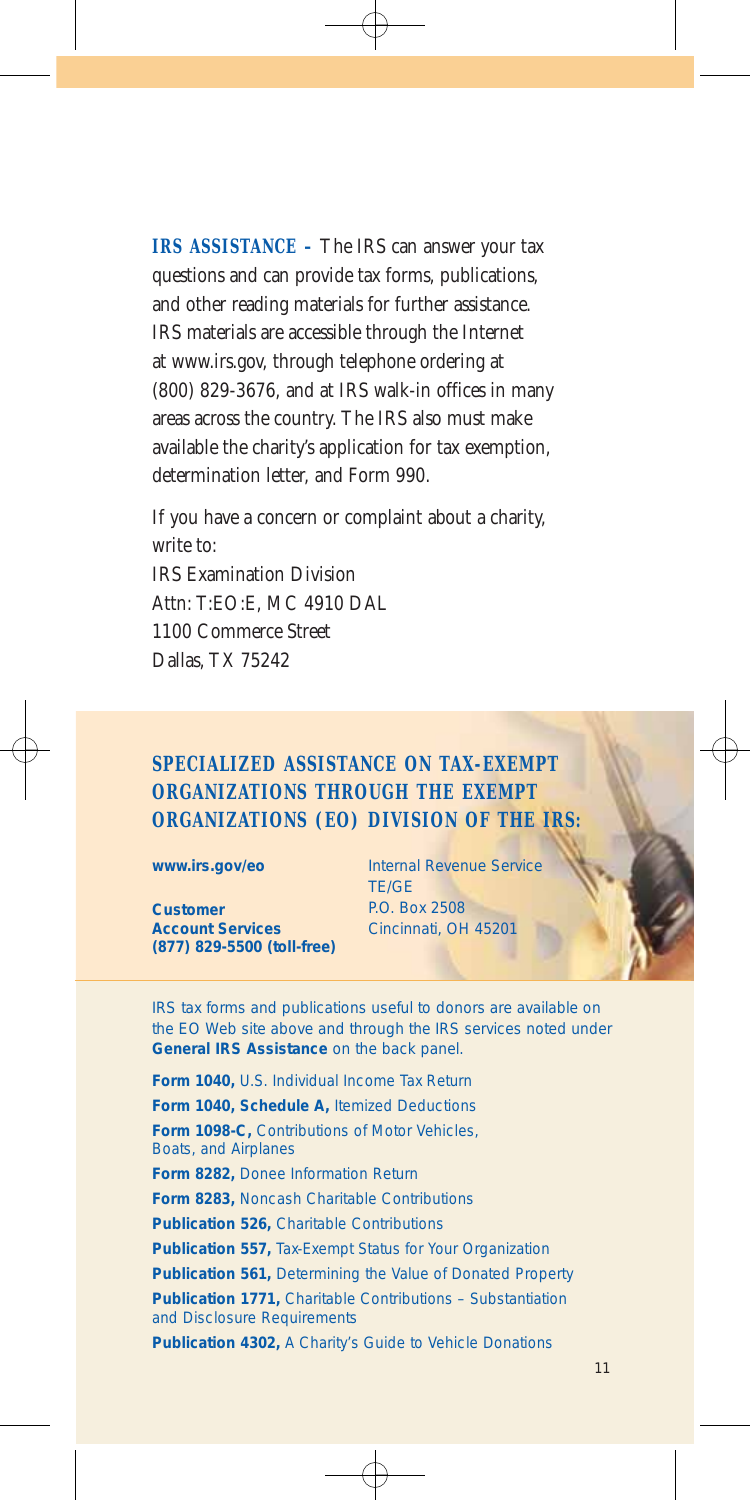## **GENERAL IRS ASSISTANCE ON THE LATEST TAX LAWS, FORMS AND PUBLICATIONS, AND FILING INFORMATION:**

**www.irs.gov** 

| <b>Federal tax questions</b>                | (800) 829-1040 |
|---------------------------------------------|----------------|
| <b>Small business federal tax questions</b> | (800) 829-4933 |
| <b>IRS tax forms and publications</b>       | (800) 829-3676 |